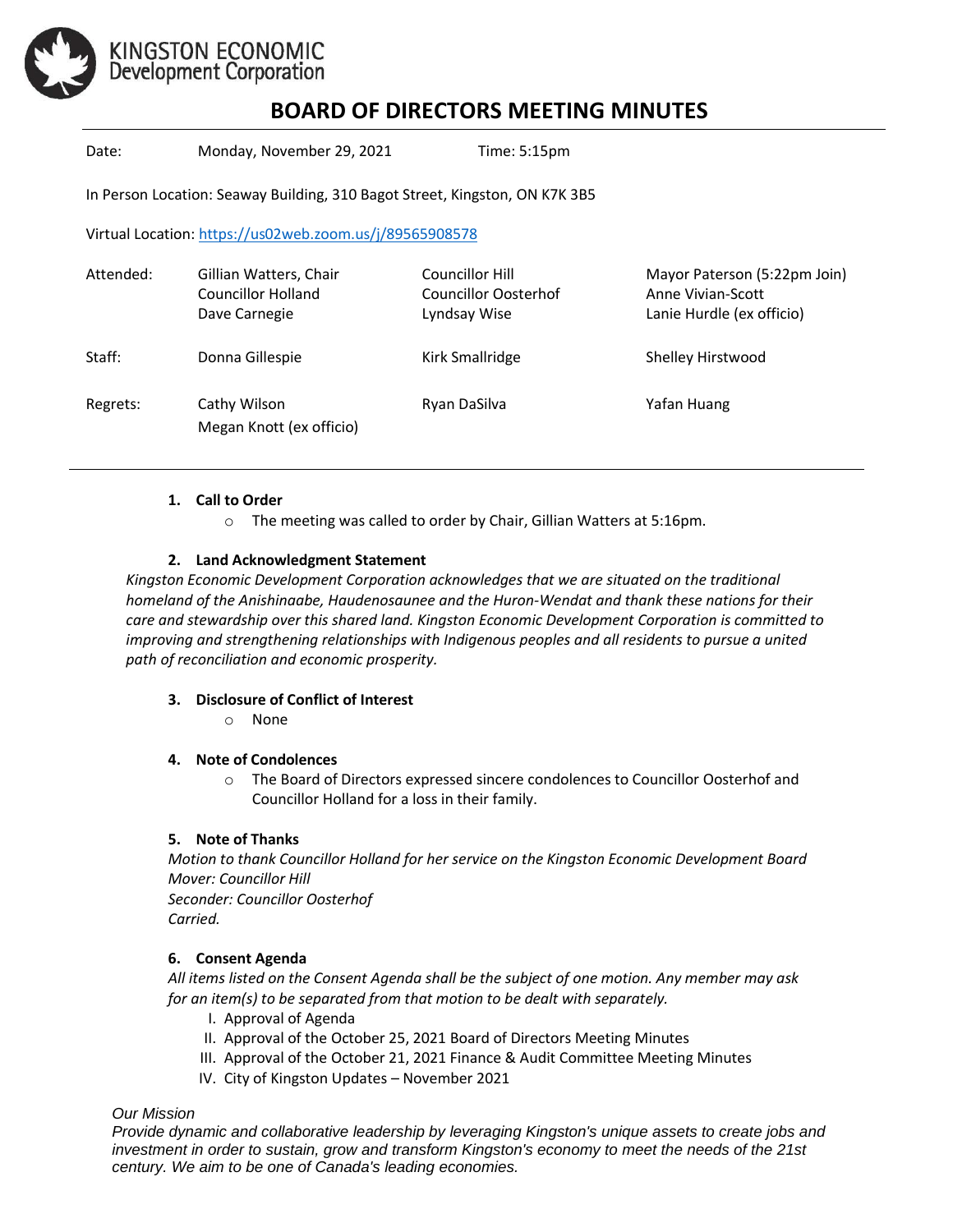

# KINGSTON ECONOMIC Development Corporation

## **BOARD OF DIRECTORS MEETING MINUTES**

V. Tourism Kingston Updates – November 2021 *Motion to accept reports and approve agenda and minutes. Mover: Councillor Hill Seconder: Anne Vivian-Scott Carried.* 

#### **7. Business Arising from Items in the Consent Agenda**

o None

## **8. New Business**

## **HR Nominations Committee Report re Recommendation for 2022 Board of Directors Appointments**

- $\circ$  Gillian Watters reviewed the changes to the Board recruitment process and discussed the methodology undertook during recruitment for the four vacancies in 2022. It was noted that many strong applicants were received but shortlisted candidate possessed great alignment with strategic plan and skills that were exiting the Board with vacancies. Councillor Hill added that the calibre of the applicants made it difficult to short-list and more difficult to select only four. A subcommittee of Gillian Watters, Yafan Huang and Councillor Hill conducted interviews of the six short-listed applicants.
- $\circ$  Gillian explained the rational for the recommend applicants for the Board:
	- Wanda Costen Director of the Smith School of Business and is passionate about connecting school and community.
	- Peng Seng Cau Founder of Transformix and is experienced with start-ups and scaling entrepreneurs, patenting, global markets, and advanced manufacturing.
	- Shan Jhamandas Founding Partner at Daft Brewing and started career in advanced manufacturing and now entrepreneur representing main street business.
	- Patrick Egbunonu Associate Dean at St. Lawrence College and is data driven with experience in artificial intelligence.

*Accept the HR Nominations Committee recommendation to appoint to the Board of Directors.*

*Mover: Anne Vivian-Scott Seconder: Mayor Paterson Carried.* 

#### **9. CEO Report**

- I. 2022 Sales & Operating Plans
- II. Perspective Kingston
	- $\circ$  Documents for review were circulated within digital board binder. Discussion was deferred due to time constraints and quorum.

#### **10. Ongoing Business**

- I. Kingston Pandemic Fund Update Kirk Smallridge
	- $\circ$  Document for review was circulated within the digital Board Binder. Discussion was deferred due to time constraints and quorum.

*Our Mission*

*Provide dynamic and collaborative leadership by leveraging Kingston's unique assets to create jobs and investment in order to sustain, grow and transform Kingston's economy to meet the needs of the 21st century. We aim to be one of Canada's leading economies.*